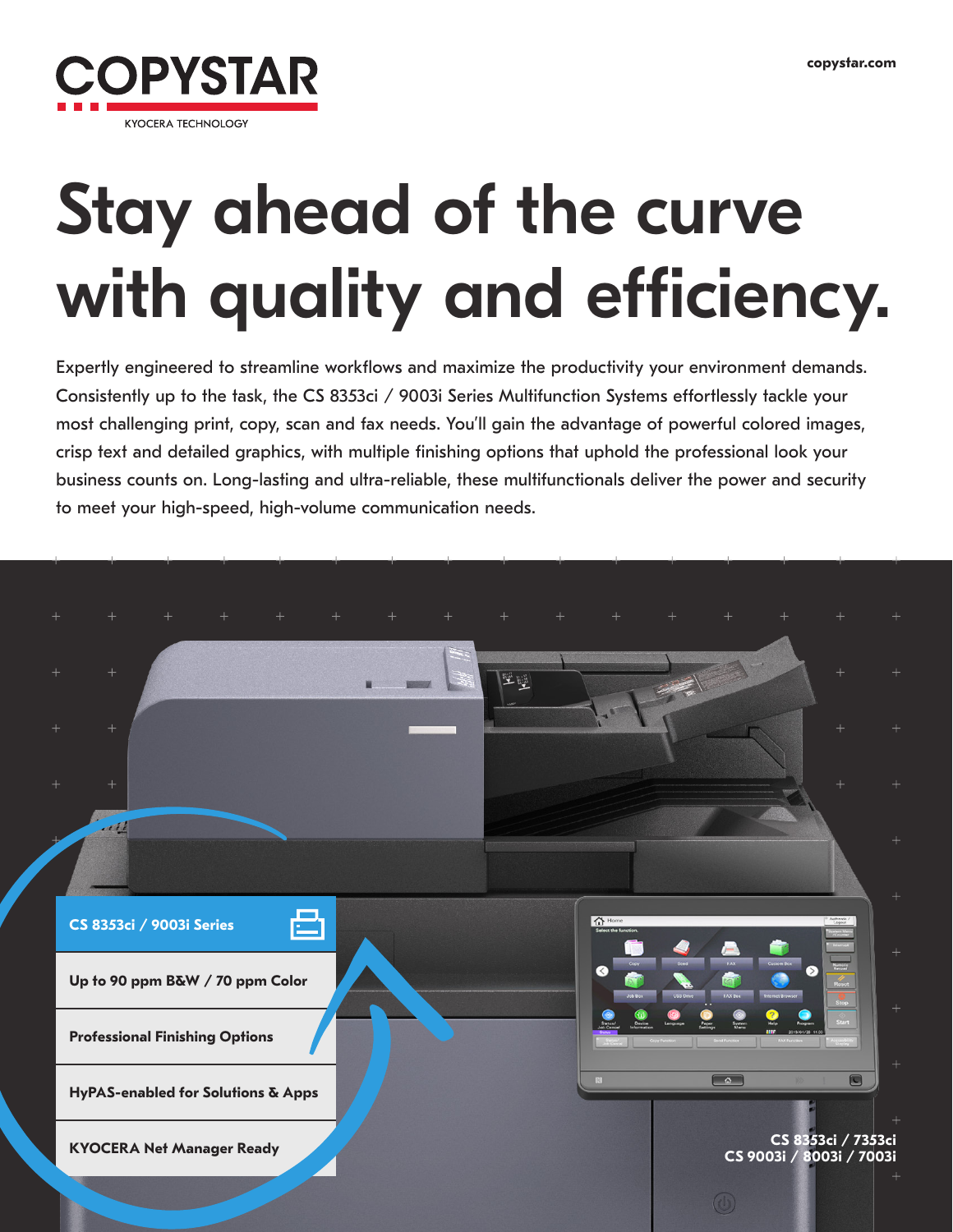## **The CS 8353ci / 9003i Series Options**

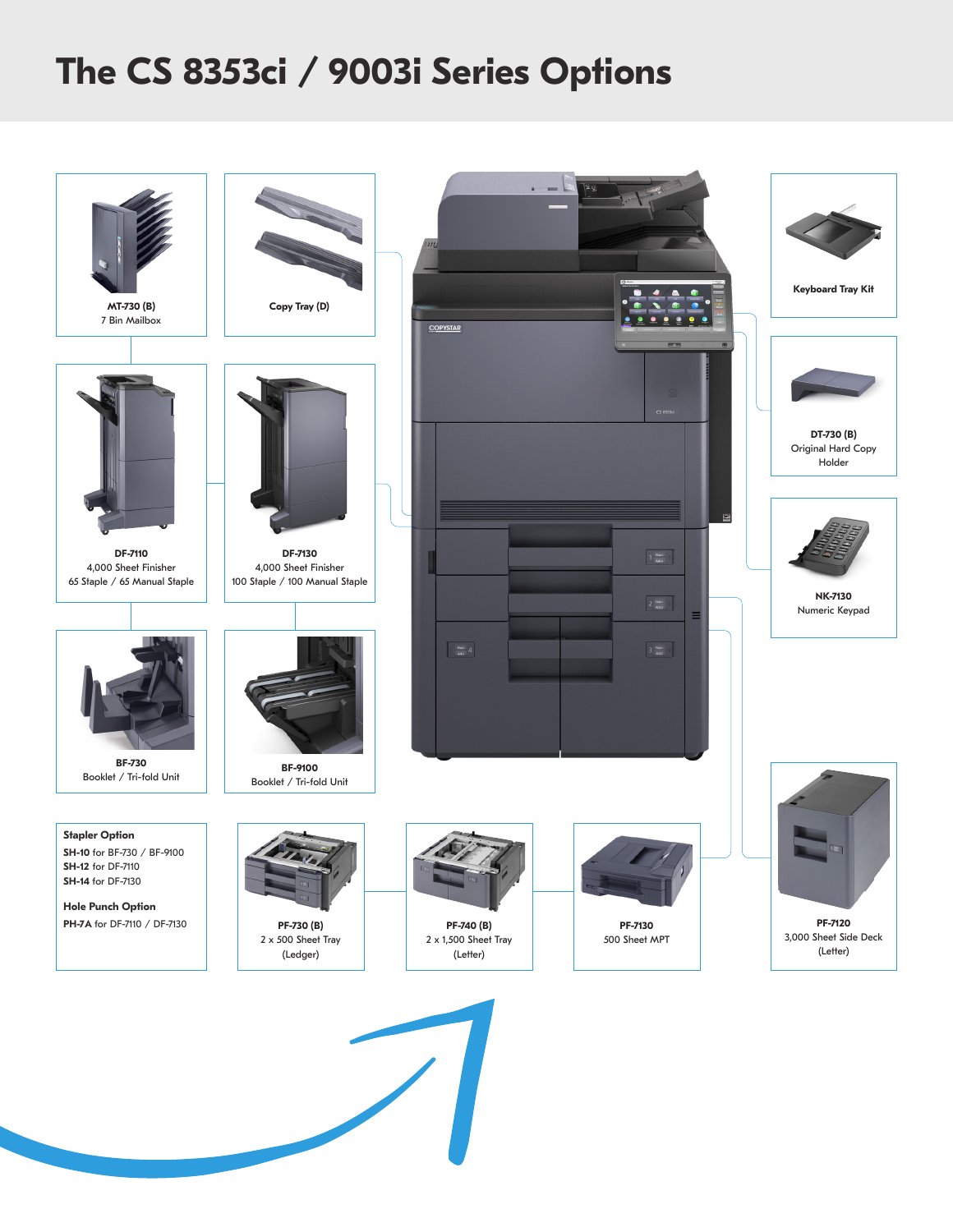### **General Specifications**



### **CS 8353ci**

#### **Pages Per Minute:**

Black – Letter: 83 ppm, Legal: 49 ppm, Ledger: 41 ppm, 12" x 18": 41 ppm (print only)

Color – Letter: 70 ppm, Legal: 42 ppm, Ledger: 35 ppm, 12" x 18": 35 ppm (print only)

**Warm Up Time:** 44 Seconds or Less (Power On)

#### **First Page Out:**

Copy: 4.8 Seconds or Less Black, 5.9 Seconds or Less Color Print: 4.9 Seconds or Less Black, 6.1 Seconds or Less Color

**Typical Electricity Consumption (TEC):** 120V: 1.70 kWh/week;

220V: 1.68 kWh/week

#### **Weight:** 401.2 lbs

**Maximum Monthly Duty Cycle:** 450,000 Pages per Month

#### **CS 9003i**

**Pages Per Minute:**

Black – Letter: 90 ppm, Legal: 54 ppm, Ledger: 45 ppm, 12" x 18": 45 ppm (print only)

**Warm Up Time:** 30 Seconds or Less (Power On)

**First Page Out:**  Copy: 3.6 Seconds or Less Black Print: 4.0 Seconds or Less Black

**Typical Electricity Consumption (TEC):** 120V: 1.86 kWh/week; 220V: 1.81 kWh/week

**Weight:** 330.7 lbs

**Maximum Monthly Duty Cycle:** 450,000 Pages per Month

#### **CS 7353ci**

#### **Pages Per Minute:**

Black – Letter: 73 ppm, Legal: 43 ppm, Ledger: 36 ppm, 12" x 18": 36 ppm (print only)

Color – Letter: 65 ppm, Legal: 39 ppm, Ledger: 32 ppm, 12" x 18": 32 ppm (print only)

**Warm Up Time:** 44 Seconds or Less (Power On)

#### **First Page Out:**

Copy: 5.4 Seconds or Less Black, 6.2 Seconds or Less Color Print: 5.3 Seconds or Less Black, 6.3 Seconds or Less Color

**Typical Electricity Consumption (TEC):** 120V: 1.43 kWh/week; 220V: 1.34 kWh/week

**Weight:** 401.2 lbs

**Maximum Monthly Duty Cycle:** 400,000 Pages per Month

#### **CS 8003i**

**Pages Per Minute:** Black – Letter: 80 ppm, Legal: 48 ppm, Ledger: 40 ppm, 12" x 18": 40 ppm (print only)

**Warm Up Time:** 30 Seconds or Less (Power On) **First Page Out:**

Copy: 3.7 Seconds or Less Black Print: 4.1 Seconds or Less Black

**Typical Electricity Consumption (TEC):** 120V: 1.47 kWh/week; 220V: 1.44 kWh/week **Weight:** 330.7 lbs

**Maximum Monthly Duty Cycle:** 450,000 Pages per Month



#### **CS 7003i**

**Pages Per Minute:** Black – Letter: 70 ppm, Legal: 42 ppm, Ledger: 35 ppm, 12" x 18": 35 ppm (print only)

**Warm Up Time:** 30 Seconds or Less (Power On)

**First Page Out:** Copy: 4.2 Seconds or Less Black Print: 4.8 Seconds or Less Black

**Typical Electricity Consumption (TEC):** 120V: 1.24 kWh/week; 220V: 1.21 kWh/week

**Weight:** 330.7 lbs

**Maximum Monthly Duty Cycle:** 400,000 Pages per Month

#### **Common Specifications**

#### **Basic Specifications**

**Configuration:** Multifunctional System – Print/Scan/Copy/Optional Fax

Display: 10.1" Color Touch Screen Control Panel

**Resolution:** Up to 1200 x 1200 dpi

**Memory / Hard Disk Drive:** 4.5GB RAM / 8GB SSD / 320GB HDD Standard

**Duplex:** Standard Stackless Duplex Supports Statement (5.5" x 8.5") to 12" x 18", 16 lb Bond - 142 lb Index  $(60 - 256$ gsm $)$ 

**Standard Output Tray:** Statement - 12" x 18" / 70 sheets; up to 12" x 48" Banner (Single Sheet)

**Electrical Requirements:** 120V, 60Hz, 12A; 220-240V, 50Hz, 10A

**Dimensions:** 27" W x 31.1" D x 41.5" H

#### **Security Specifications**

Local Authentication, Network Authentication, Encryption Communication (IPsec, HTTPS, LDAP over SSL, SMTP/POP over SSL, FTP over SSL, SNMPv3), TPM (Trusted Platform Module), Secure Boot (Firmware Authenticity Verification), Run Time Integrity Check, Data Security Kit (E) (HDD Overwrite Mode and HDD Data Encryption), Common Criteria (ISO15408 EAL2), IEEE 2600.2

#### **Print Specifications**

**Standard Controller:** Freescale QorIQ T1042 (Quad Core) / 1.2GHz (8353ci & 7353ci); Freescale QorIQ T1024 (Dual Core) / 1.4GHz (9003i, 8003i, & 7003i)

**PDLs / Emulations:** PRESCRIBE, PCL6 (PCL-XL / PCL-5c), KPDL3 (PS3), XPS, OPEN XPS; Optional (UG-34): IBM ProPrinter, Line Printer, LQ-850

**Print Resolution:** Up to 1200 x 1200 dpi

**Fonts:** 136 KPDL3, 93 PCL6, 8 Windows Vista, 1 Bitmap

**OS Compatibility:** Windows: 7/8.1/10/Server 2008/Server 2008 R2/Server 2012/Server 2012 R2/Server 2016; Novell NetWare 3.x/4.x/5.x/6.x; Mac OS X v10.9 or later; Sun OS 4.1.x; Solaris 2.x; AIX; HP-UX (LPR)

**Mobile Printing:** Apple AirPrint®, Google Cloud Print™, Mopria®, KYOCERA Mobile Print

**Interfaces:** Standard: 10/100/1000BaseTX, Hi-Speed USB 2.0, 4 USB Host Interfaces, 2 Expansion Slots, IEEE 802.11b/g/n Wireless LAN (communication distance 98.5 ft) Optional: 10/100/1000BaseTX (IB-50 for Dual NIC); Optional: IEEE 802.11b/g/n (IB-51 for Wireless LAN Interface) (communication distance 328.1 feet)

**Network Print and Supported Protocols:** TCP/IP, NetBEUI, IPv4, IPv6, IPsec, HTTP, LPD, FTP, IPP, RawPort, LLTD, SNTP, DHCP, SMTP, POP3, DNS, SNMPv1/v2, WSD Scan/Print

**Drivers:** KX Driver, PCL Mini Driver, KPDL Mini Driver, KX Driver for XPS, Network Fax Driver, TWAIN Driver, WIA Driver, PPD for MAC, PPD for Linux

**Utilities:** KYOCERA Net Admin, KYOCERA Net Viewer, KYOCERA Net Device Manager, PDF Direct Print, Command Center RX

#### **Paper Supply**

**Standard Paper Sources:** Dual 500 Sheet Trays, Dual 1,500 Sheet Trays, 150 Sheet MPT, Auto Selection / Switching

**Optional Paper Sources:** Dual 500 Sheet Trays (PF-730 (B)), Dual 1,500 Sheet Trays (PF-740 (B)); Side LCT: 3,000 Sheet Capacity Tray

[PF-730 (B) and PF-740 (B) require PF-7130]

**Paper Capacity:** Standard: 4,150 Sheets; Maximum: 7,650 Sheets

#### **Paper Size:**

Tray  $1 - 5.5$ " x  $8.5$ "  $- 12$ " x  $18$ " (Statement to  $12$ " x  $18$ "); Tray  $2 - 5.5$ " x  $8.5$ " – 12" x 18", Custom Size; Trays  $3 \& 4 - 8.5$ " x 11" (Letter) PF-730 (B): 5.5" x 8.5" - 12" x 18"; PF-740 (B), PF-7120: 8.5" x 11"; MPT, PF-7130: 5.5" x 8.5" – 12" x 18" (Multiple Sheets); Up to 12" x 48" Banner (Single Sheet)

Paper Weight: Trays: 16 lb Bond - 142 lb Index

(60 - 256gsm)

MPT & PF-7130: 16 lb Bond - 166 lb Index (60 - 300gsm)

**Input Materials:** Standard/Optional Trays: Plain, Bond, Recycled, Preprinted, Vellum, Color, Pre-Punched, Thick, Thin, High Quality, Letterhead, Envelope, Custom MPT: Plain, Bond, Recycled, Preprinted, Vellum, Color, Pre-Punched, Thick, Thin, High Quality, Transparency (OHP film), Coated, Index Tab, Label, Letterhead, Envelope, Custom